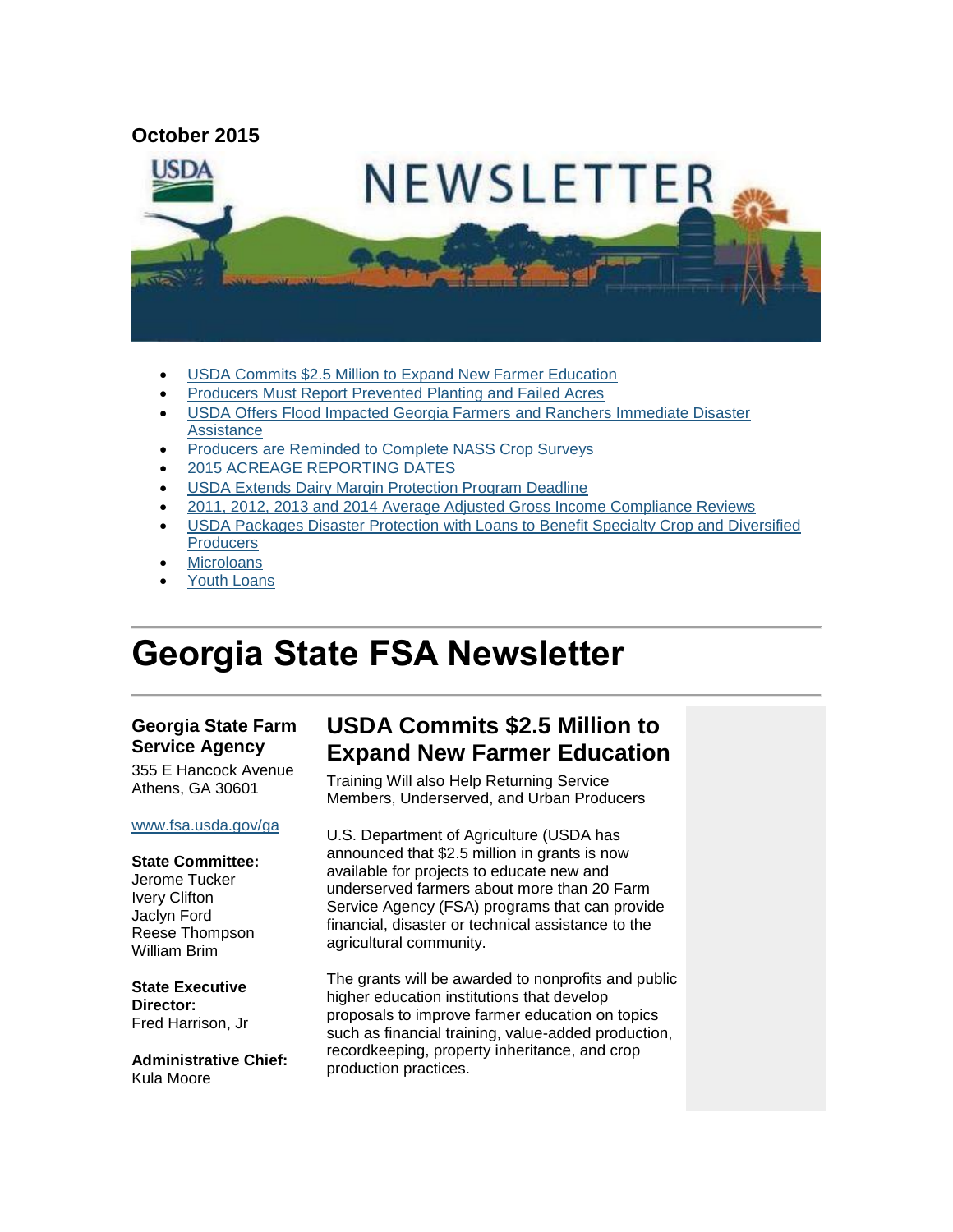| <b>Farm Loan Chief:</b><br>David Laster                                                           | USDA will conduct four evaluation periods to<br>review applications, with the deadlines of Nov. 20,<br>2015, Jan. 22, 2015, Mar. 18, 2016, and May 27,                                                                          |  |
|---------------------------------------------------------------------------------------------------|---------------------------------------------------------------------------------------------------------------------------------------------------------------------------------------------------------------------------------|--|
| <b>Farm Program Chief:</b><br><b>Brett Martin</b>                                                 | 2016. Awards between \$20,000 and \$100,000 per<br>applicant will be available. To learn more about the<br>funding solicitation and the related Farm Service                                                                    |  |
| <b>Public Affairs/Outreach:</b><br><b>Neal Leonard</b>                                            | Agency programs, details can be found at<br>www.grants.gov with the reference number USDA-<br>FSA-CA-2015-001. For nonprofits and public                                                                                        |  |
| Please contact your local<br>FSA Office for questions<br>specific to your operation<br>or county. | institutions of higher education that are considering<br>participation, an online informational session will<br>be conducted on Sept. 28, 2015. Additional<br>information is posted on the Web at<br>www.fsa.usda.gov/outreach. |  |

### <span id="page-1-0"></span>**Producers Must Report Prevented Planting and Failed Acres**

USDA Farm Service Agency (FSA) reminds producers to report prevented planting and failed acres in order to establish or retain FSA program eligibility.

Producers must report crop acreage they intended to plant, but due to natural disaster, were prevented from planting in order to receive acreage credit. Prevented planting acreage must be reported on form CCC-576, Notice of Loss, no later than 15 calendar days after the final planting date as established by FSA and Risk Management Agency (RMA).

According to the Georgia State FSA Office, the final planting dates for winter grains (barley, oats, rye and wheat) are November 20, for North Georgia counties and November 30, for Middle and South Georgia counties.

If a producer is unable to report the prevented planting acreage within the 15 calendar days following the final planting date, a late-filed report is required. Late-filed reports will only be accepted ONLY if the prevented planting request is filed at such time that will allow FSA to conduct a farm visit to verify the eligible disaster condition that prevented the crop from being planted. A measurement service fee will be charged for late-filed prevented planting requests.

Additionally, producers with failed acres should also use form CCC-576, Notice of Loss, to report failed acres. It is important to note that Failed Acreage Requests are required to be filed **before** the crop is destroyed.

For losses on crops covered by the Non-Insured Crop Disaster Assistance Program (NAP), producers must file a Notice of Loss within 15 days of the occurrence of the disaster or when losses become apparent. Producers must timely file a Notice of Loss for failed acres on all crops including grasses.

Please contact the your local County FSA Office to schedule an appointment to file a Notice of Loss. To find your local FSA office visit [http://offices.usda.gov.](http://offices.usda.gov/)

# <span id="page-1-1"></span>**USDA Offers Flood Impacted Georgia Farmers and Ranchers Immediate Disaster Assistance**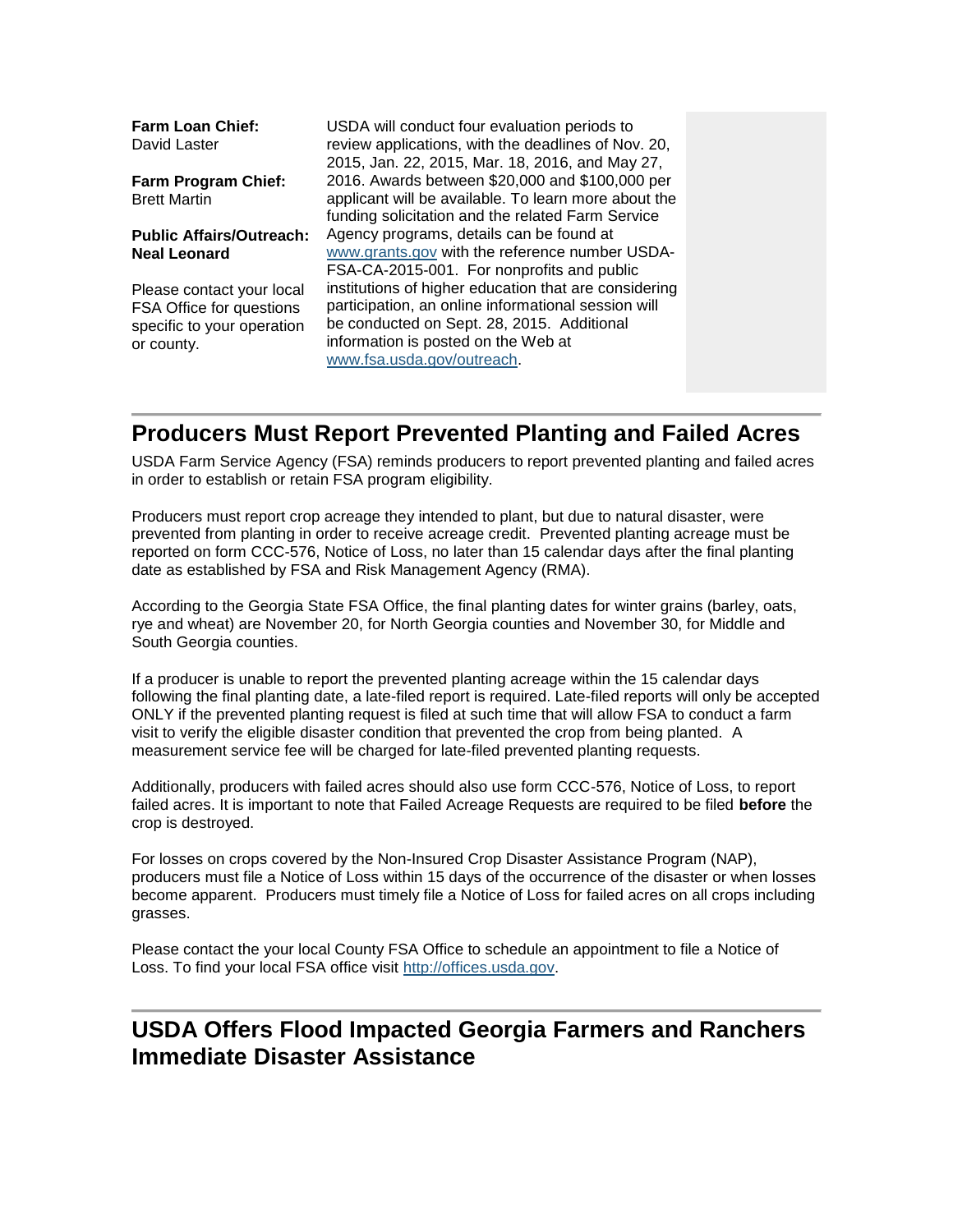Farm Service Agency Stands Ready to Assist Agricultural Producers Slammed by Recent Heavy Rains

Georgia Farm Service Agency (FSA) reminds farmers and ranchers across the state of federal farm program benefits that may be available to help eligible producers recover from recent heavy rains and flooding.

FSA offers disaster assistance and low-interest loan programs to assist agricultural producers in their recovery efforts following floods or similar qualifying natural disasters. Available programs and loans include:

· **Non-Insured Crop Disaster Assistance Program (NAP)** - provides financial assistance to producers of non-insurable crops when low yields, loss of inventory, or prevented planting occur due to natural disasters (includes native grass for grazing). Eligible producers must have purchased NAP coverage for 2015 crops.

· **Livestock Indemnity Program (LIP) -** offers payments to eligible producers for livestock death losses in excess of normal mortality due to adverse weather. Eligible losses may include those determined by FSA to have been caused by hurricanes, floods, blizzards, wildfires, tropical storms, tornados lightening, extreme heat, and extreme cold. Producers will be required to provide verifiable documentation of death losses resulting from an eligible adverse weather event and must submit a notice of loss to their local FSA office within 30 calendar days of when the loss of livestock is apparent.

· **Tree Assistance Program (TAP) –** provides assistance to eligible orchardists and nursery tree growers for qualifying tree, shrub and vine losses due to natural disaster.

· **Emergency Assistance for Livestock, Honeybees, and Farm-Raised Fish Program (ELAP) -** provides emergency relief for losses due to feed or water shortages, disease, adverse weather, or other conditions, which are not adequately addressed by other disaster programs. ELAP covers physically damaged or destroyed livestock feed that was purchased or mechanically harvested forage or feedstuffs intended for use as feed for the **producer's** eligible livestock. In order to be considered eligible, harvested forage must be baled; forage that is only cut, raked or windrowed is not eligible. Producers must submit a notice of loss to their local FSA office within 30 calendar days of when the loss is apparent.

ELAP also covers up to 150 lost grazing days in instances when a producer has been forced to remove livestock from a grazing pasture due to floodwaters.

For beekeepers, ELAP covers beehive losses (the physical structure) in instances where the hive has been destroyed by a natural disaster including flooding, high winds and tornadoes.

**Emergency Loan Program –** Available to producers with agriculture operations located in a county under a primary or contiguous **Secretarial Disaster designation.** These low interest loans help producers recover from production and physical losses due to drought, flooding.

**Emergency Conservation Program (ECP)** - provides emergency funding for farmers and ranchers to rehabilitate land severely damaged by natural disasters; includes fence loss.

HayNet - is an Internet-based Hay and Grazing Net Ad Service allowing farmers and ranchers to share 'Need Hay' ads and 'Have Hay' ads online. Farmers also can use another feature to post advertisements for grazing land, specifically ads announcing the availability of grazing land or ads requesting a need for land to graze. [www.fsa.usda.gov/haynet.](http://www.fsa.usda.gov/haynet)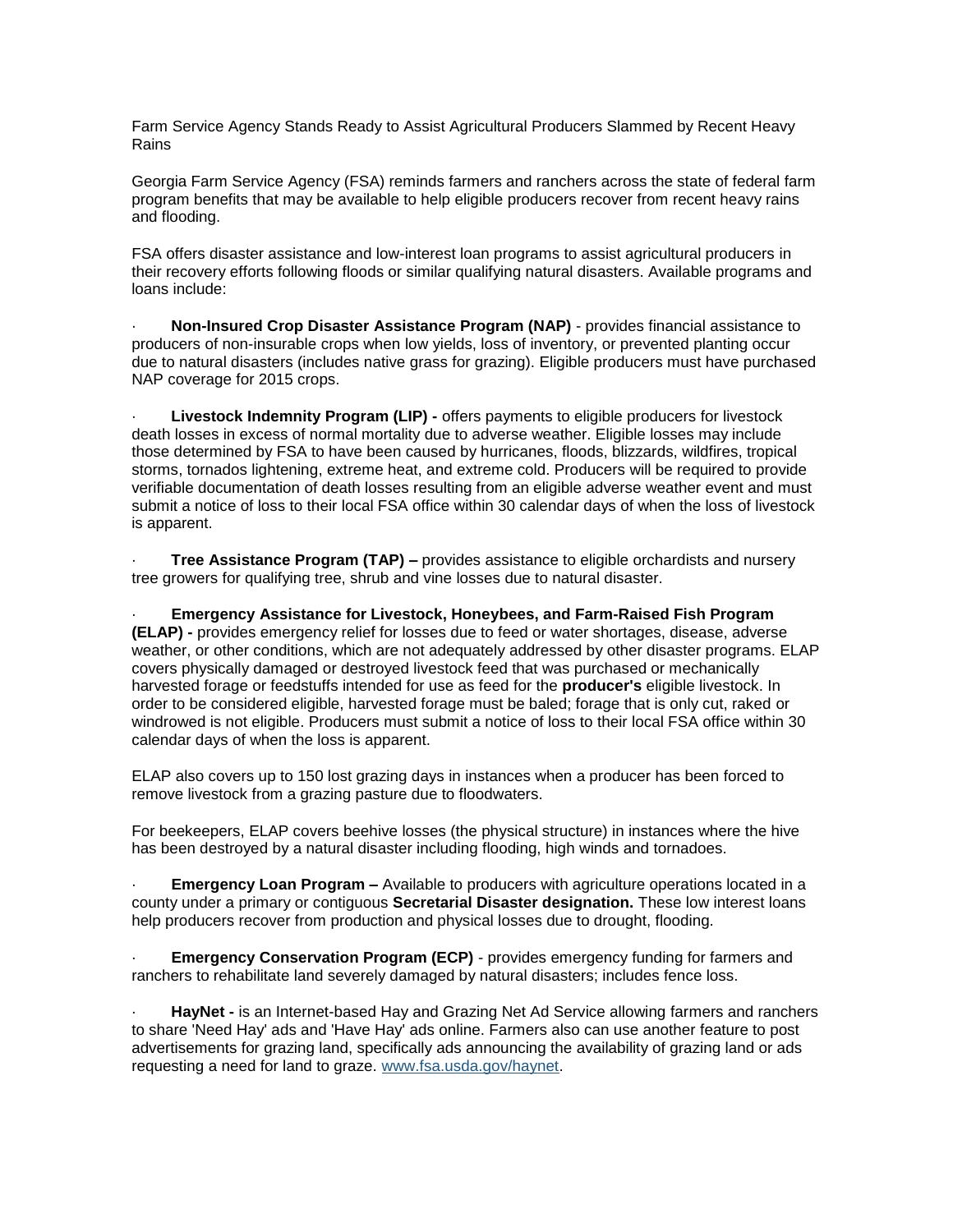To establish or retain FSA program eligibility, farmers and ranchers must report prevented planting and failed acres (crops and grasses). Prevented planting acreage must be reported on form FSA-576, Notice of Loss, no later than 15 calendar days after the final planting date as established by FSA and Risk Management Agency (RMA).

For more information on disaster assistance programs and loans visit [www.fsa.usda.gov/](file:///C:/Users/Brenda.Carlson/AppData/Local/Microsoft/Windows/Temporary%20Internet%20Files/Content.Outlook/DLAI7CRA/www.fsa.usda.gov/) or contact your local FSA Office. To find your local FSA county office, visit [http://offices.usda.gov.](http://offices.usda.gov/)

#### <span id="page-3-0"></span>**Producers are Reminded to Complete NASS Crop Surveys**

The National Agricultural Statistics Service (NASS) Field Offices are currently completing 2015 small grain yield surveys and will contact growers in December to complete row crop yield surveys. If you are one of the producers contacted to complete a 2015 yield survey, we encourage your participation and cooperation as many USDA agencies including the Farm Service Agency (FSA) and Risk Management Agency (RMA) use the NASS yield data for their programs.

FSA uses NASS county yield data for farm credit, conservation, disaster programs, loan and commodity programs. Under the 2014 Farm Bill, FSA uses the NASS county yield data to calculate Agriculture Risk Coverage – County (ARC-CO) benchmark revenues and current year county revenues. For example, the 2014 NASS county yield, along with the crop's marketing year average price (MYA), are used to determine the county's current year revenue to determine if the county will trigger an ARC-CO payment. An ARC-CO payment is triggered for a county when the current year revenue falls below the guarantee revenue for the crop and crop year. In cases where NASS county yield data is not available, the FSA State Committee must determine a county yield using RMA yield data or the best available yield data, including assigning a county yield using neighboring county yields from NASS or RMA.

Any information that producers provide to NASS is kept confidential and protected by federal law. NASS publishes only aggregate-level data, ensuring that no individual operation or producer can be identified. All reports will be available at [www.nass.usda.gov.](http://links.govdelivery.com/track?type=click&enid=ZWFzPTEmbWFpbGluZ2lkPTIwMTUxMDA1LjQ5ODc3NTQxJm1lc3NhZ2VpZD1NREItUFJELUJVTC0yMDE1MTAwNS40OTg3NzU0MSZkYXRhYmFzZWlkPTEwMDEmc2VyaWFsPTE3MTk5ODE1JmVtYWlsaWQ9YWFyb24ua3JhdXRlckBuZC51c2RhLmdvdiZ1c2VyaWQ9YWFyb24ua3JhdXRlckBuZC51c2RhLmdvdiZmbD0mZXh0cmE9TXVsdGl2YXJpYXRlSWQ9JiYm&&&109&&&http://www.nass.usda.gov/)

# <span id="page-3-1"></span>**2015 ACREAGE REPORTING DATES**

In order to comply with FSA program eligibility requirements, all producers are encouraged to visit the their local County FSA office to file an accurate crop certification report by the applicable deadline.

The upcoming acreage reporting date is applicable for the entire state of Georgia:

November 16, 2015 - Perennial Forage - includes but is not limited to grass, alfalfa, clover and

#### mixed forage **intended for hay or grazing**

The following exceptions apply to the above acreage reporting dates:

If the crop has not been planted by the above acreage reporting date, then the acreage must be reported no later than 15 calendar days after planting is completed.

· If a producer acquires additional acreage after the above acreage reporting date, then the acreage must be reported no later than 30 calendars days after purchase or acquiring the lease. Appropriate documentation must be provided to the county office.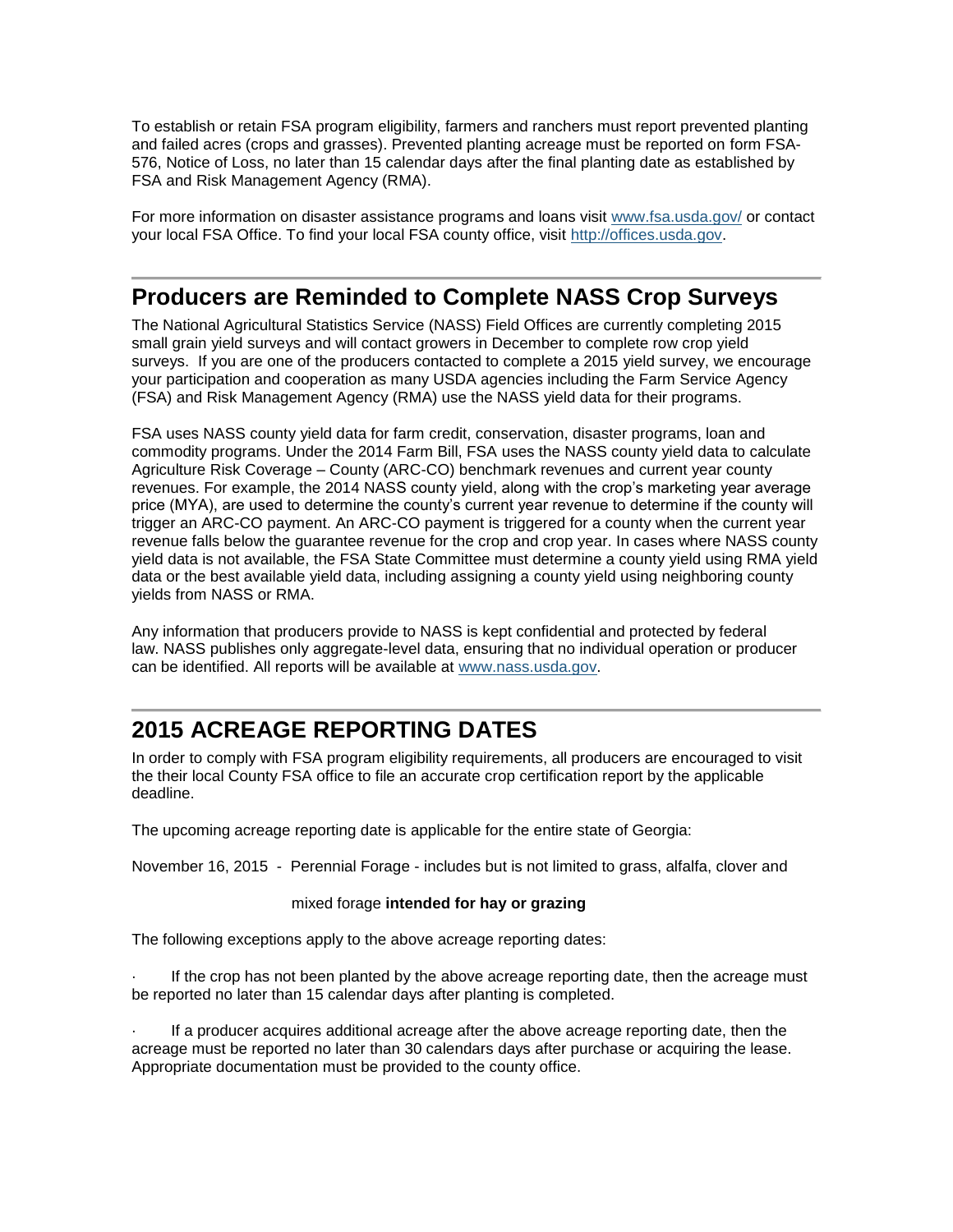· If a perennial forage crop is reported with the intended use of "cover only," "green manure," "left standing," or "seed," then the acreage must be reported by July 15th.

Noninsured Crop Disaster Assistance Program (NAP) policy holders should note that the acreage reporting date for NAP covered crops is the earlier of the dates listed above or 15 calendar days before grazing or harvesting of the crop begins.

For questions regarding crop certification and crop loss reports, please contact your local FSA office.

#### <span id="page-4-0"></span>**USDA Extends Dairy Margin Protection Program Deadline**

USDA's Farm Service Agency (FSA) announced that the deadline to enroll for the dairy Margin Protection Program for coverage in 2016 has been extended until Nov. 20, 2015. The voluntary program, established by the 2014 Farm Bill, provides financial assistance to participating farmers when the margin – the difference between the price of milk and feed costs – falls below the coverage level selected by the farmer.

Producers are encouraged to use the online Web resource at [www.fsa.usda.gov/mpptool](http://links.govdelivery.com/track?type=click&enid=ZWFzPTEmbWFpbGluZ2lkPTIwMTQxMDI5LjM3NTc0NDkxJm1lc3NhZ2VpZD1NREItUFJELUJVTC0yMDE0MTAyOS4zNzU3NDQ5MSZkYXRhYmFzZWlkPTEwMDEmc2VyaWFsPTE3MTExNTIxJmVtYWlsaWQ9aXNhYmVsLmJlbmVtZWxpc0B3ZGMudXNkYS5nb3YmdXNlcmlkPWlzYWJlbC5iZW5lbWVsaXNAd2RjLnVzZGEuZ292JmZsPSZleHRyYT1NdWx0aXZhcmlhdGVJZD0mJiY=&&&101&&&http://www.fsa.usda.gov/mpptool) to calculate the best levels of coverage for their dairy operation. The secure website can be accessed via computer, smartphone or tablet.

Producers who were enrolled in 2015 will need to make a coverage election for 2016 and pay the \$100 administration fee. Although any unpaid premium balances for 2015 must be paid in full by the enrollment deadline to remain eligible for higher coverage levels in 2016, premiums for 2016 are not due until Sept. 1, 2016. Also, producers can work with milk marketing companies to remit premiums on their behalf.

To enroll in the Margin Protection Program for Dairy, contact your local FSA county office. To find your local FSA county office, visit [http://offices.usda.gov.](http://offices.usda.gov/)

Payments under the program may be reduced by a certain percentage due to a sequester order required by Congress and issued pursuant to the Balanced Budget and Emergency Deficit Control Act of 1985. Should a payment reduction be necessary, FSA will reduce the payment by the required amount.

### <span id="page-4-1"></span>**2011, 2012, 2013 and 2014 Average Adjusted Gross Income Compliance Reviews**

The AGI verification and compliance reviews for 2011, 2012, 2013 and 2014 are conducted on producers who the IRS indicated may have exceeded the adjusted gross income limitations described in [7 CFR 1400.500]. Based on this review, producers will receive determinations of eligibility or ineligibility.

If the producer is determined to have exceeded the average AGI limitation of \$900,000, receivables will be established for payments earned directly or indirectly (through an entity) by the producer subject to the \$900,000 limitation. The Georgia FSA Office has begun notifying producers selected for review. If you have any questions about the review process or determinations, please contact Jennifer B. Carter, Agricultural Program Specialist, with the Georgia FSA Office at 706/546-2262. Producers who receive initial debt notification letters may only appeal the amount of the debt to their local FSA office. Adverse determinations become administratively final 30 days from the date of the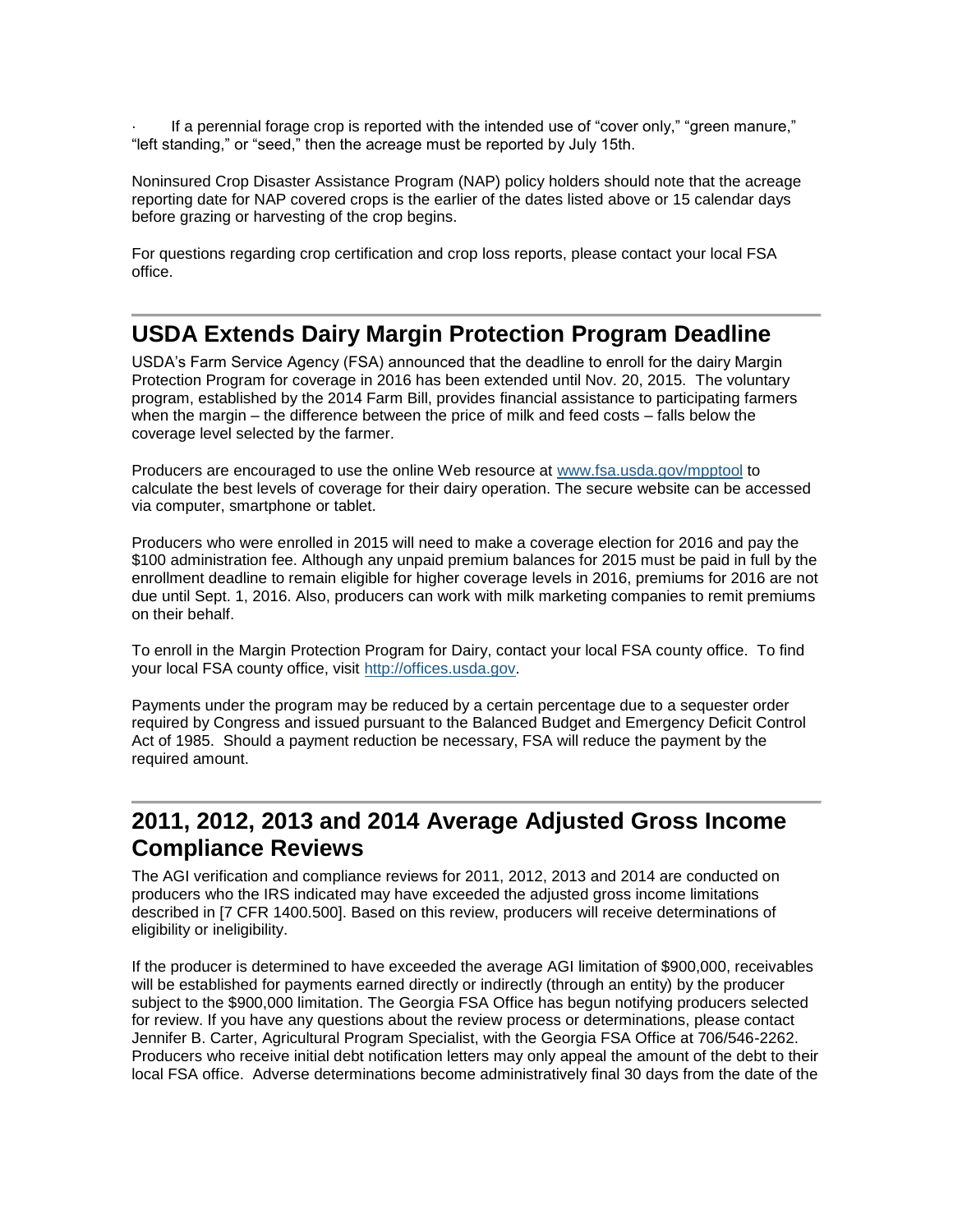adverse determination letter and can only be reopened if exceptional circumstances exist that prevented the producer from timely filing the appeal.

### <span id="page-5-0"></span>**USDA Packages Disaster Protection with Loans to Benefit Specialty Crop and Diversified Producers**

Free basic coverage and discounted premiums available for new and underserved loan applicants

U.S. Department of Agriculture (USDA) Farm Service Agency (FSA) today announced that producers who apply for FSA farm loans also will be offered the opportunity to enroll in new disaster loss protections created by the 2014 Farm Bill. The new coverage, available from the Noninsured Crop Disaster Assistance Program (NAP), is available to FSA loan applicants who grow noninsurable crops, so this is especially important to fruit and vegetable producers and other specialty crop growers.

New, underserved and limited income specialty growers who apply for farm loans could qualify for basic loss coverage at no cost, or higher coverage for a discounted premium.

The basic disaster coverage protects at 55 percent of the market price for crop losses that exceed 50 percent of production. Covered crops include "specialty" crops, for instance, vegetables, fruits, mushrooms, floriculture, ornamental nursery, aquaculture, turf grass, ginseng, honey, syrup, hay, forage, grazing and energy crops. FSA allows beginning, underserved or limited income producers to obtain NAP coverage up to 90 days after the normal application closing date when they also apply for FSA credit.

In addition to free basic coverage, beginning, underserved or limited income producers are eligible for a 50 percent discount on premiums for the higher levels of coverage that protect up to 65 percent of expected production at 100 percent of the average market price. Producers also may work with FSA to protect value-added production, such as organic or direct market crops, at their fair market value in those markets. Targeted underserved groups eligible for free or discounted coverage are American Indians or Alaskan Natives, Asians, Blacks or African Americans, Native Hawaiians or other Pacific Islanders, Hispanics, and women.

FSA offers a variety of loan products, including farm ownership loans, operating loans and microloans that have a streamlined application process.

Growers need not apply for an FSA loan, nor be a beginning, limited resource, or underserved farmer, to be eligible for Noninsured Crop Disaster Assistance Program assistance. To learn more, visit [www.fsa.usda.gov/nap](http://www.fsa.usda.gov/nap) or [www.fsa.usda.gov/farmloans,](http://www.fsa.usda.gov/programs-and-services/farm-loan-programs/index) or contact your local FSA office at [https://offices.usda.gov.](http://links.govdelivery.com/track?type=click&enid=ZWFzPTEmbWFpbGluZ2lkPTIwMTUwNTEzLjQ0OTUwNTUxJm1lc3NhZ2VpZD1NREItUFJELUJVTC0yMDE1MDUxMy40NDk1MDU1MSZkYXRhYmFzZWlkPTEwMDEmc2VyaWFsPTE3MTI2NTkzJmVtYWlsaWQ9aXNhYmVsLmJlbmVtZWxpc0B3ZGMudXNkYS5nb3YmdXNlcmlkPWlzYWJlbC5iZW5lbWVsaXNAd2RjLnVzZGEuZ292JmZsPSZleHRyYT1NdWx0aXZhcmlhdGVJZD0mJiY=&&&101&&&http://offices.usda.gov)

#### <span id="page-5-1"></span>**Microloans**

Farm Service Agency (FSA) reminds farmers and ranchers that the FSA borrowing limit for microloans increased from \$35,000 to \$50,000, on Nov. 7, 2014. Microloans offer borrowers simplified lending with less paperwork.

The microloan change allows beginning, small and mid-sized farmers to access an additional \$15,000 in loans using a simplified application process with up to seven years to repay. Microloans are part of USDA's continued commitment to [small and midsized farming operations.](http://www.usda.gov/wps/portal/usda/usdahome?contentidonly=true&contentid=small-midsized-farmer-resources.xml)